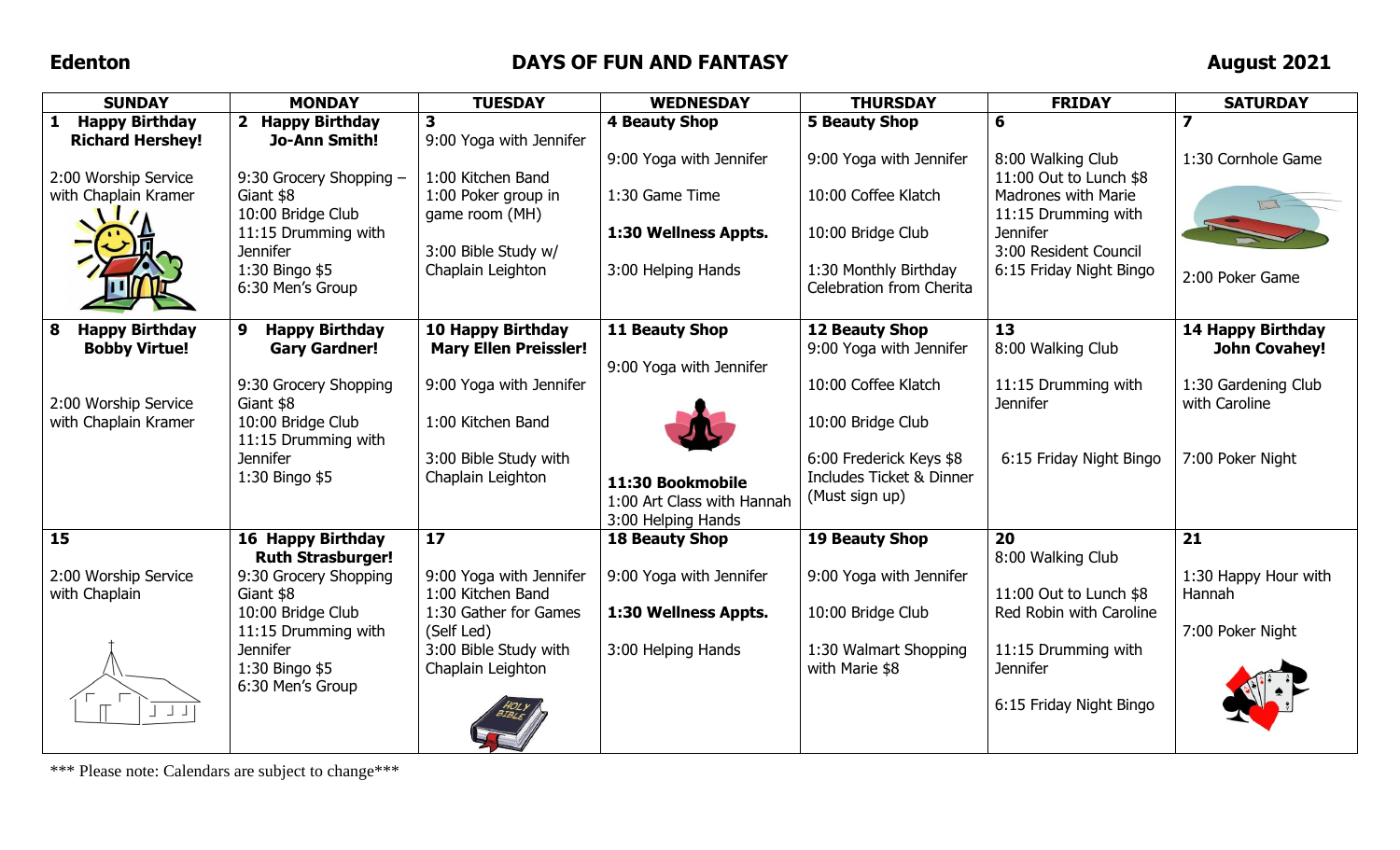## **Edenton DAYS OF FUN AND FANTASY August 2021**

| <b>SUNDAY</b>                                      | <b>MONDAY</b>                                                                                                                                                           | <b>TUESDAY</b>                                                                                                                        | <b>WEDNESDAY</b>                                                                                                      | <b>THURSDAY</b>                                                                | <b>FRIDAY</b>                                                                                                                  | <b>SATURDAY</b>                                          |
|----------------------------------------------------|-------------------------------------------------------------------------------------------------------------------------------------------------------------------------|---------------------------------------------------------------------------------------------------------------------------------------|-----------------------------------------------------------------------------------------------------------------------|--------------------------------------------------------------------------------|--------------------------------------------------------------------------------------------------------------------------------|----------------------------------------------------------|
| 22                                                 | 23                                                                                                                                                                      | 24                                                                                                                                    | 25 Beauty Shop                                                                                                        | 26 Beauty Shop                                                                 | 27                                                                                                                             | 28 Happy Birthday                                        |
| 2:00 Worship Service<br>with Chaplain Kramer       | 9:30 Grocery Shopping<br>Giant \$8<br>10:00 Bridge Club<br>11:15 Drumming with<br><b>Jennifer</b><br>1:30 Bingo \$5                                                     | 9:00 Yoga with Jennifer<br>1:00 Kitchen Band<br>3:00 Bible Study with<br>Chaplain Leighton                                            | 9:00 Yoga with Jennifer<br>11:30 Bookmobile<br>1:30 Wellness Appts.<br>1:30 Pokeno with Cherita<br>3:00 Helping Hands | 9:00 Yoga with Jennifer<br>10:00 Coffee Klatch<br>1:00 Art Time with<br>Hannah | 8:00 Walking Club<br>11:15 Drumming with<br><b>Jennifer</b><br>1:30 Gardening Club with<br>Caroline<br>6:15 Friday Night Bingo | <b>Anne Skelley!</b><br>1:30 Cornhole Game<br>2:00 Poker |
| 29<br>2:00 Worship Service<br>with Chaplain Kramer | <b>30 Happy Birthday</b><br><b>Laurie James!</b><br>9:30 Grocery Shopping<br>Giant \$8<br>10:00 Bridge Club<br>11:15 Drumming with<br><b>Jennifer</b><br>1:30 Bingo \$5 | 31 Happy Birthday<br><b>Tara Morgan!</b><br>9:00 Yoga with Jennifer<br>1:00 Kitchen Band<br>3:00 Bible Stud with<br>Chaplain Leighton |                                                                                                                       |                                                                                |                                                                                                                                |                                                          |

\*\*\* Please note: Calendars are subject to change\*\*\*